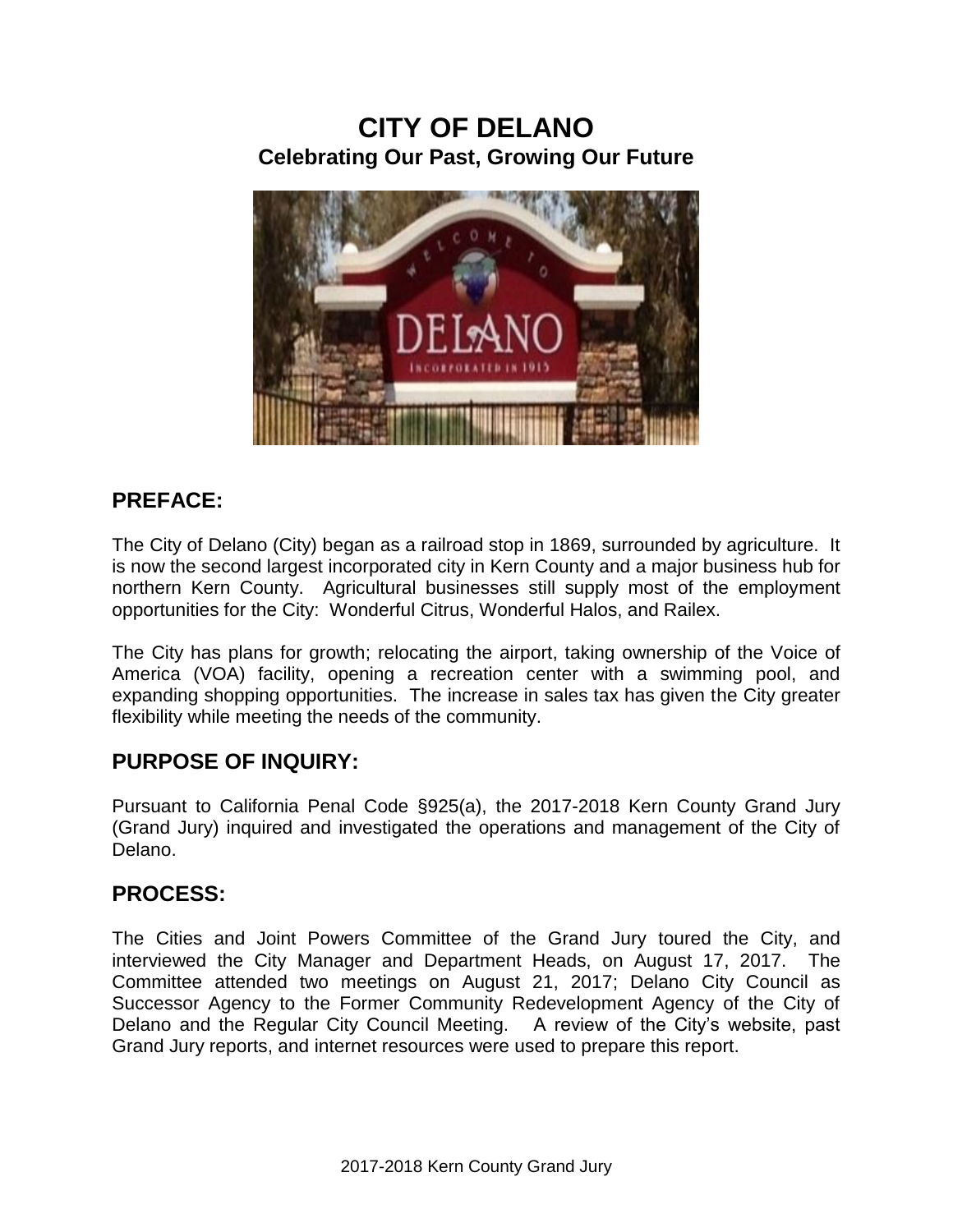## **BACKGROUND and FACTS:**

The City of Delano is located 31 miles north-northwest of [Bakersfield](https://en.wikipedia.org/wiki/Bakersfield,_California) at an elevation of 315 feet. The population of the City was 52,707 in 2016, up from 38,824 in 2000. It is Kern County's second largest city after the City of Bakersfield.

The City was founded on July 14, 1869, as a railroad town, not because the railroad passed through the town, but because the railroad coming down from San Francisco and areas north, terminated at the City of Delano. The name Delano was officially given by the Southern Pacific Railroad in honor of Columbus Delano, who at the time was the United States Secretary of the Interior. The first post office opened in 1874. There was an obvious need to provide schooling for the growing number of children in the new city, thus the Delano School District was formed in 1888. The City was incorporated April 13, 1915.

The City became a major hub of farmworker organization efforts, and the politically motivated Chicano movement. Filipino immigrants, Philip Vera Cruz and Larry Dulay Itliong, were instrumental in shaping the direction of farm worker movement in the 1950s. On September 8, 1965, Larry Itliong and other Filipino leaders led the predominantly Filipino Agricultural Workers Organizing Committee in a "walk off" from table grape farms, now known as "The Delano Grape Strike." The strikers' goal was to improve farmworkers' wages and working conditions. The National Farm Workers' Association, a largely Hispanic union led by Cesar Chavez, joined the strike within a week. During the strike, the two groups joined forces and formed the United Farm Workers of America (UFW). By 1970, the UFW won a contract with major grape growers across California.



Photos by Grand Jury

Agriculture continues to be the City's major industry. The area is well known as a center for growing premium table grapes. The City is home to [North Kern State Prison](https://en.wikipedia.org/wiki/North_Kern_State_Prison) and [Kern Valley State Prison.](https://en.wikipedia.org/wiki/Kern_Valley_State_Prison)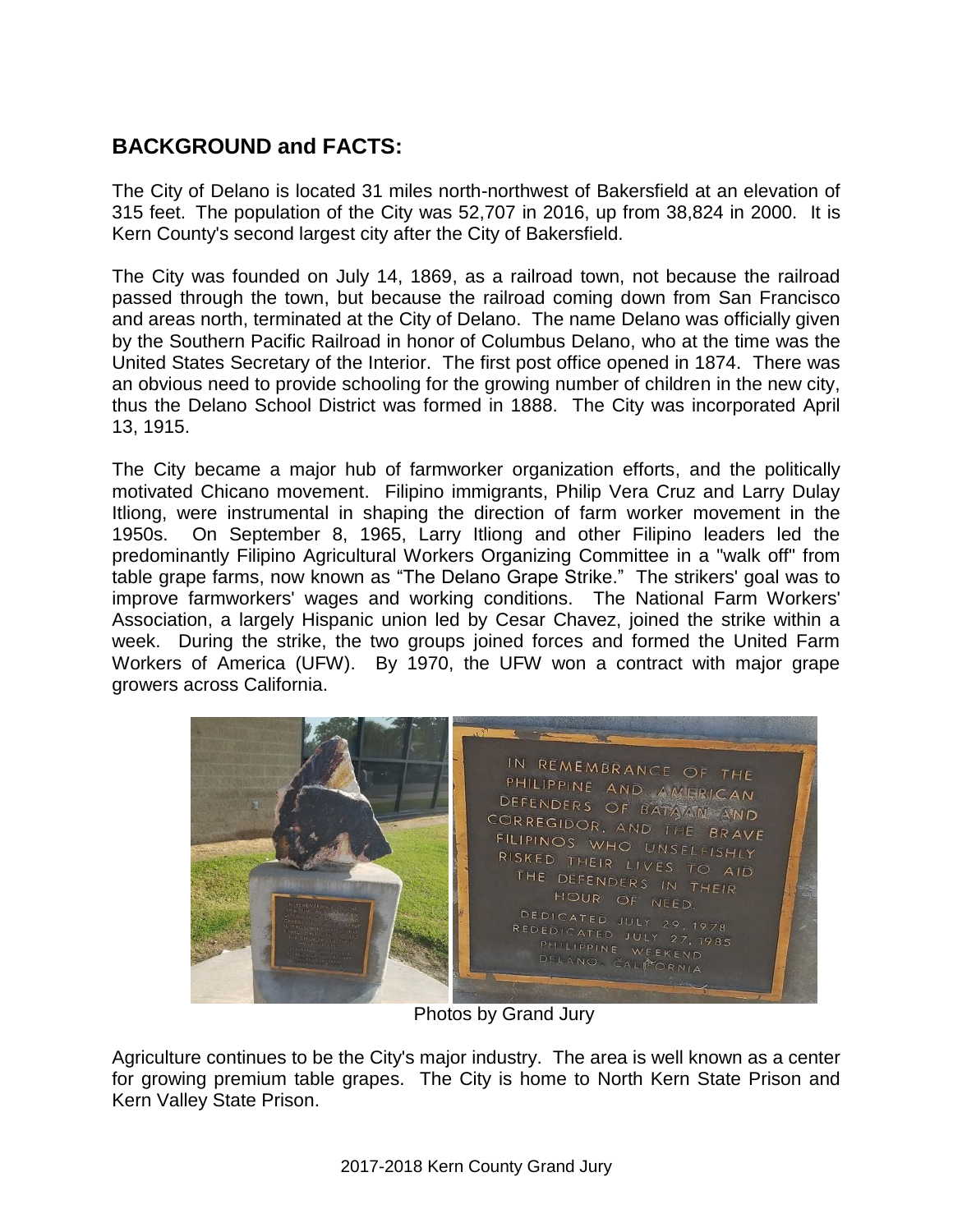The Voice of America once operated its largest, most powerful shortwave broadcast facility outside of the City. The VOA ceased broadcasting in October 2007, citing a changing political mission, reduced budgets, and changes in technology.

The City has its own police department and contracts with the Kern County Fire Department for fire services. Emergency Medical Services are provided by a locally owned private company.

A. Major farm employers in the City include: Wonderful Citrus, Wonderful Halos, Columbine Vineyards, Munger Farms, Lucich Farms, and Hronis.

Other major employers include Delano Regional Medical Center, Railex, Walmart, Vallarta Supermarkets, Delano Joint Union High School District, Delano Union Elementary School District, Sears Logistics, Kmart, two State Prisons, and the North Kern-South Tulare Hospital District.

- B. The City's two public school districts (Delano Union High School District and Delano Union Elementary School District) currently operate eight elementary schools, three middle schools, three comprehensive high schools, and two alternative high schools. The Wonderful College Prep Academy, a charter school, also serves the children within the City.
- C. The Delano Campus of Bakersfield College provides the community with local access to college programs and services. Most of the students live in Delano and the rural communities of northern Kern and southern Tulare counties.
- D. The [2010 United States Census](https://en.wikipedia.org/wiki/2010_United_States_Census) recorded the population of the City as 53,041 (10,979 prison inmates).
- E. Effective January 1, 2017, the sales tax rate in the City is 8.25% (7.25% for the State and 1% for the City).
	- November 2007, Measure "I" was passed by the residents which enacted a sales tax increase of 1%, which will sunset April 2018
	- An oversight committee was established in conjunction with Measure "I"
	- Proceeds shall be used for essential general services including, but not limited to, police and fire protection, streets, parks and recreation, and other general fund services
	- November 2016, Measure "U" passed, extending the current sales tax rate of 1% for an additional ten years, until March 2028
	- The additional 1% sales tax is effective only within the City limits
	- The increase in sales tax brought in \$5.5 million last year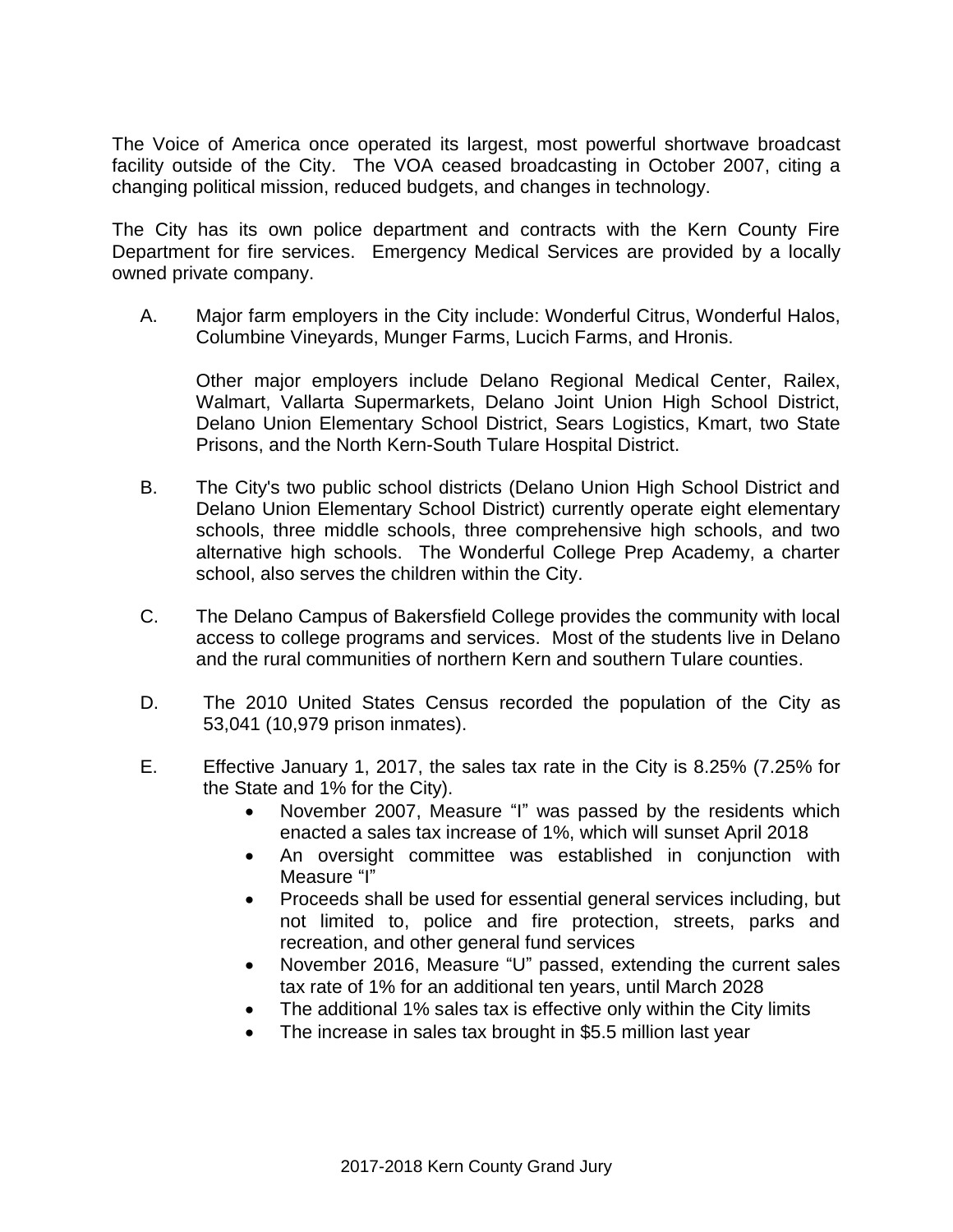- F. From October 2015 through September 2016, the top 25 Sales and Use Tax contributors generated 74.5% of the City's total sales and use tax revenue: (alphabetical order)
	- ARCO AM/PM Mini Marts
	- AutoZone
	- Berchtold Equipment Company
	- Central Valley Office Supply
	- Chevron Service Stations
	- CNCO Manos
	- Crop Production Services
	- DACO Farm Supply
	- Delano Chevrolet Buick GMC
	- Fastrip Service Stations
	- Greg's Petroleum Service
	- Home Depot
	- JC Penney Company
	- K Mart Stores
	- McDonalds's Restaurants
	- North Kern Machinery
	- Panda Express
	- Rite Aid Drug Stores
	- Ross Stores
	- Shell Service Stations
	- Smart & Final
	- Taco Bell
	- Vallarta Supermarkets
	- Walmart Stores
- G. The City's sphere of influence filed with the Local Agency Formation Commission (LAFCo), is County Line Road to the north, Peterson Road to the south, Zachary Avenue to the east, and State Highway 43 to the west.
- H. The City of Delano is a General Law City. General Law City regulations are found in the State Government Code, which enumerates the powers and the structure for the city.
- I. The Delano Police Department follows guidelines outlined by the Standardized Emergency Management System (SEMS), for emergency response and disaster management in multi-agency and multi-jurisdiction emergencies.
	- California Government Code §8607(a), local governments *must*  use SEMS in emergency response and disaster management to be eligible for any available disaster reimbursement funding for its personnel related costs provided through state disaster assistance programs.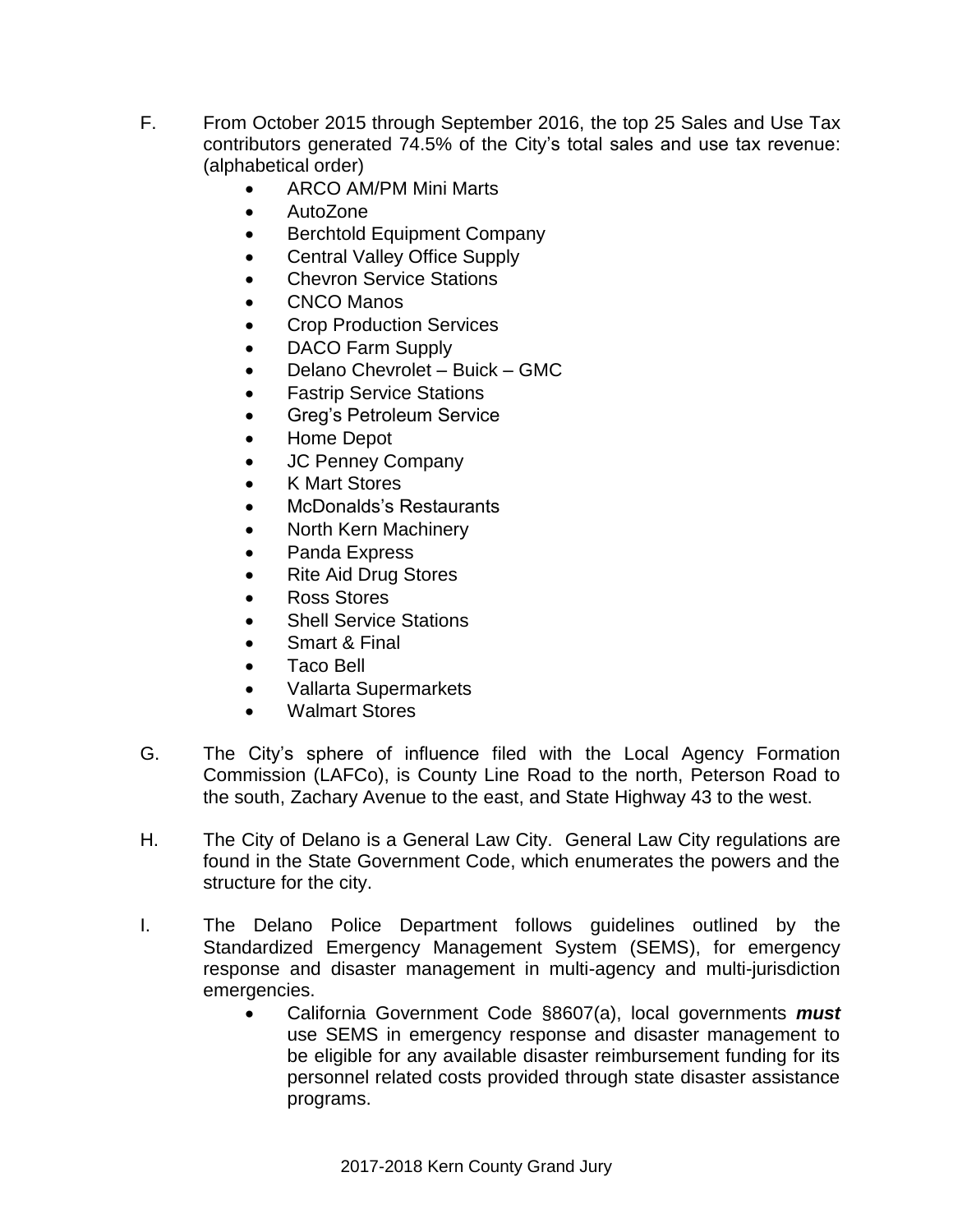#### **FINDINGS:**

- F1. The Committee traveled around the City on August 17, 2017, and observed the following:
	- Very little graffiti on private or public property
	- New construction is taking place:
		- o Community Recreation and Aquatic Center
		- o Rebuilding the Community Center
		- o Wonderful College Prep Academy
		- o Maya Cinemas
		- o IHOP restaurant
		- $\circ$  Expansion to the shopping center
- F2. The City's General Plan was last completely updated in 2000. Parts of the plan have been addressed only when needed. The budgets for 2017-2018 and 2018-2019 allocate \$400,000 each year, for a complete update of the General Plan.
- F3. All City Council Members, city officials, and required staff have completed Form 700, and AB1234 required ethics training.
- F4. The California National Guard Armory building (725 South Lexington Street) is owned and maintained by the City. It is being used for public events because no other facility is currently available within the City. Plans include converting the building into a vehicle and equipment facility for fleet services.
- F5. The City is in the application phase with U.S. General Services Administration (GSA) to obtain ownership of the former Voice of America property of 800 acres (an antenna field covering 640 acres and 160 acres of open ground with buildings). When the process is completed, plans are to relocate the current airport to that property, and name it "VOA Delano Airport." The current airport would be converted to industrial use. The Federal Aviation Administration will not approve the relocation until the City has jurisdiction over the VOA property.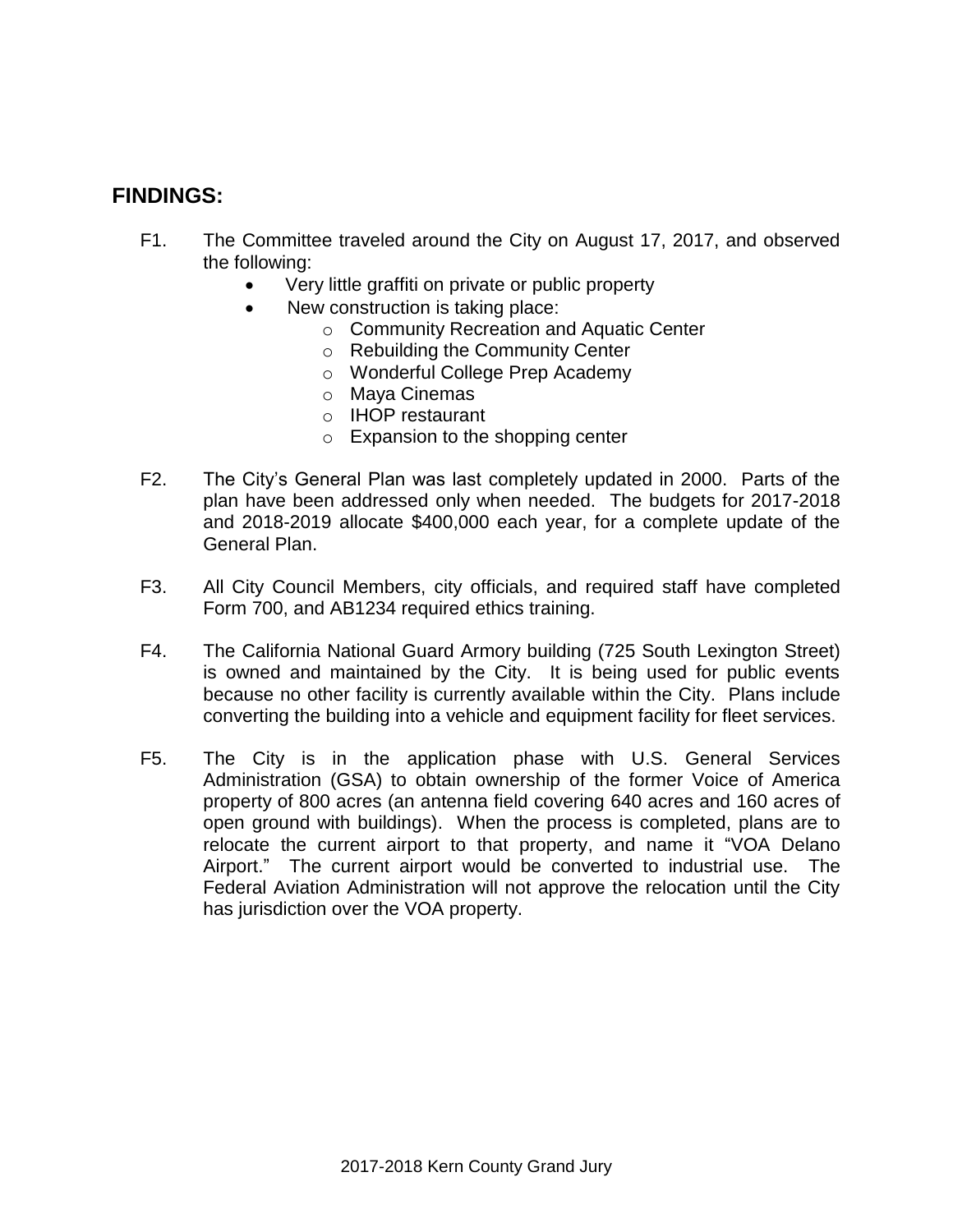

Photos by Grand Jury

- F6. The City is providing services outside the city limits to businesses located in Tulare County just north of County Line Road. These businesses pay a 25% increase in usage fees. A Joint Powers Agreement with Tulare County provides the City with a portion of their sales tax revenue.
- F7. The State of California is seeking water from the City for a small community of 12-15 homes in Tulare County. The State will fund this project.
- F8. The City owns and operates a Modified Community Correctional Facility (MCCF) prison, which has a contract with the California Department of Corrections and Rehabilitation (CDCR). There is approximately 100 staff employed at the facility. The CDCR pays a monthly facility fee, plus \$37.25 per day per inmate.
- F9. The City maintains a website with information about the city's departments, history, council meeting agendas and minutes, past Grand Jury reports, and how to pay utility bills. However, the website is NOT current with all information, and does not have the 2015-2016 Kern County Grand Jury Report and the City's Response.
- F10. The City is operating 14 water wells to provide drinking water; 11 of the wells were pumping arsenic-tainted water. The City borrowed \$20 million over a 20 year period to correct this problem. The new system has mitigated the arsenic problem to meet State standards.
- F11. New water meters are added to existing connections at the expense of the City. Currently about 2/3 of all connections are metered. The City plans to meet the State meter requirement by 2025.
- F12. Semi-truck traffic is a city-wide problem. Some businesses are asked to direct truck traffic to Pond Road, Driver Road, and Schuster Road. Trucks are directed not to use the Woollomes Avenue exit from State Highway 99.
- F13. The City Council Meeting on August 21, 2017, was well-run. The public was given many opportunities to make comments on agenda items and during